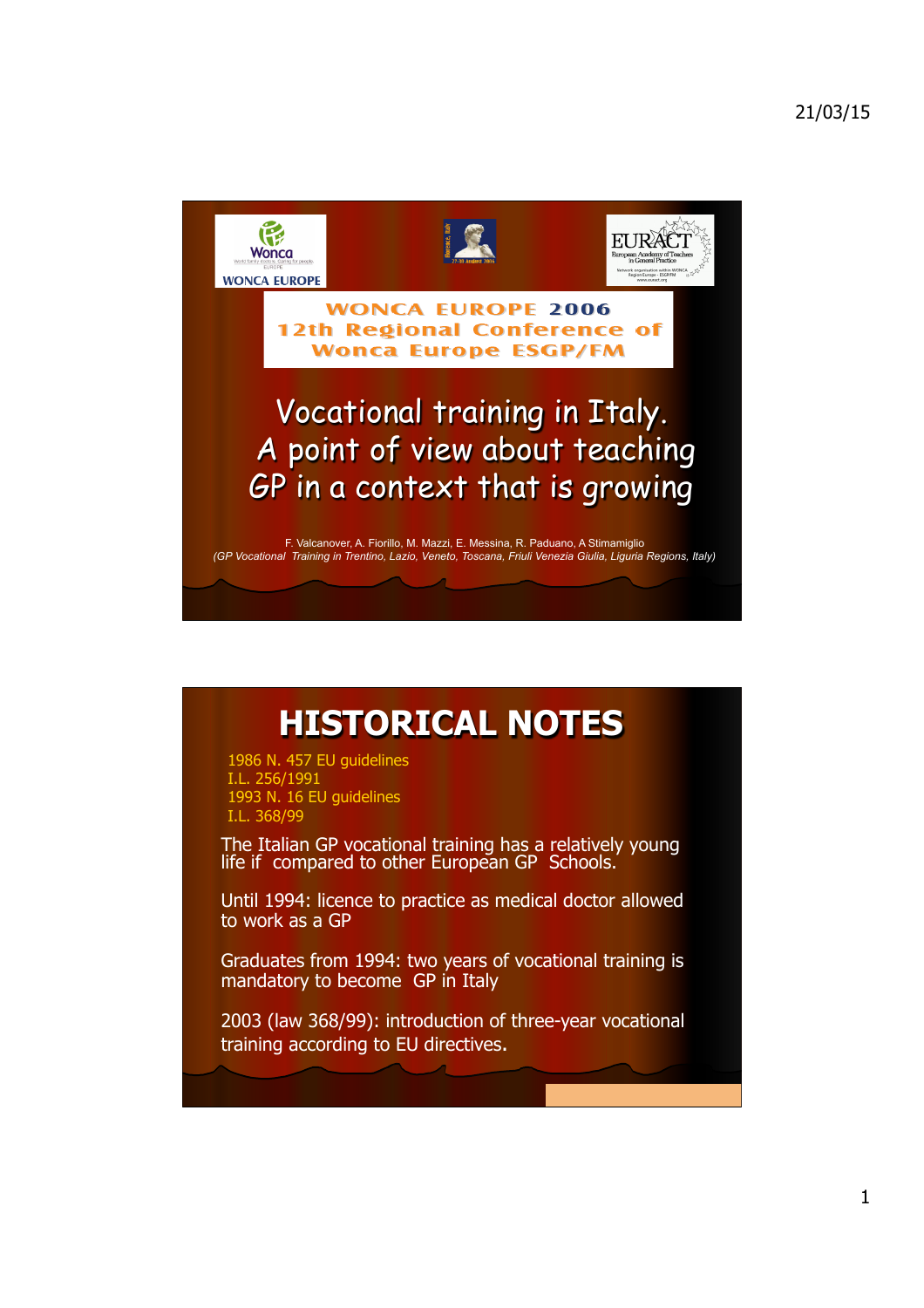## **ORGANISATION**

The National Authorities give the start to the GP scheme after providing the framework

The Regions organise the vocational training:

- a) establishing a Formative Center of vocational training (with its own managing and teaching staff) according to the local Medical Council
- b) defining the number of trainees, organising tutor training courses, practical and theoretical activities, providing links with Universities and Hospitals according to Regional resources.

## Training scheme in Italy

L206/11 31.7.2001 of the European Communities

- The general practitioner vocational training scheme requires three years' training, (a medical specialisation takes a minimum of four years)
- 2/3 pratical activities (3200 hours)
	- normally two years in hospitals or Health Structures
	- one year in general practice
- 1/3 theoretical activities (1600 hours)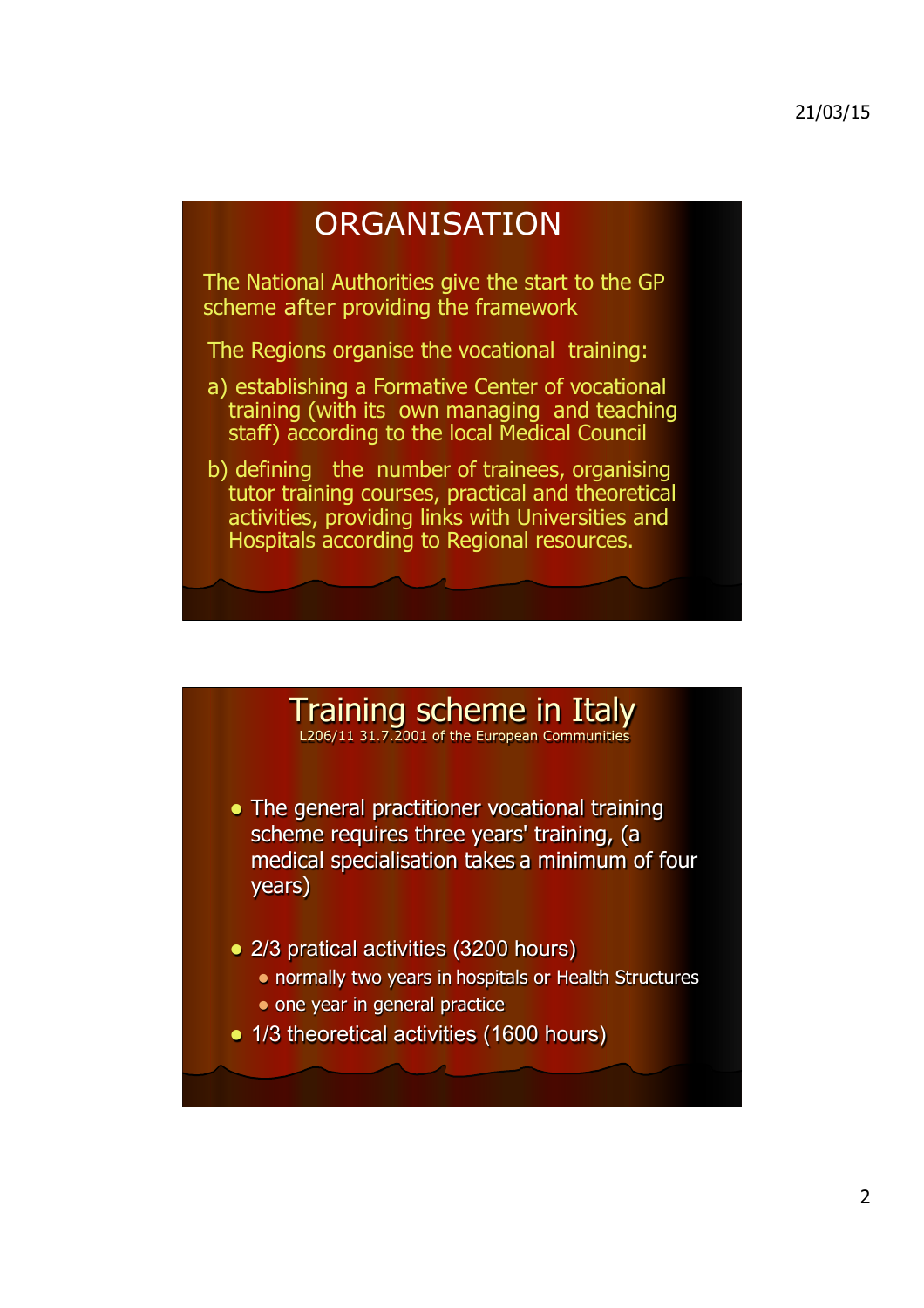## Duration (years) of training for general practitioners

| <b>Setting</b>          | UK - Italy | Dk, F, D, Nl, N, S<br>(Average) |  |
|-------------------------|------------|---------------------------------|--|
| <b>General practice</b> |            | 2                               |  |
| <b>Hospital</b>         | 2          | 2                               |  |
| <b>Total training</b>   | 3          | 4                               |  |
|                         |            |                                 |  |

|                             | duration<br>(months) | Practical<br>activity (h) | <b>Theorical</b><br>activity<br>(h) |
|-----------------------------|----------------------|---------------------------|-------------------------------------|
| GP activity                 | 12                   | 1067                      | 533                                 |
| <b>Internal</b><br>Medicine | 6                    | 533                       | 267                                 |
| Territorial<br>Medicine     | 6                    | 533                       | 267                                 |
| Paediatrics                 | $\overline{4}$       | 355                       | 178                                 |
| Surgery                     | 3                    | 267                       | 133                                 |
| A&E                         | 3                    | 267                       | 133                                 |
| Gynaecology                 | $\mathcal{P}$        | 178                       | 89                                  |
| TOTAL                       | 36                   | 3200                      | 1600                                |